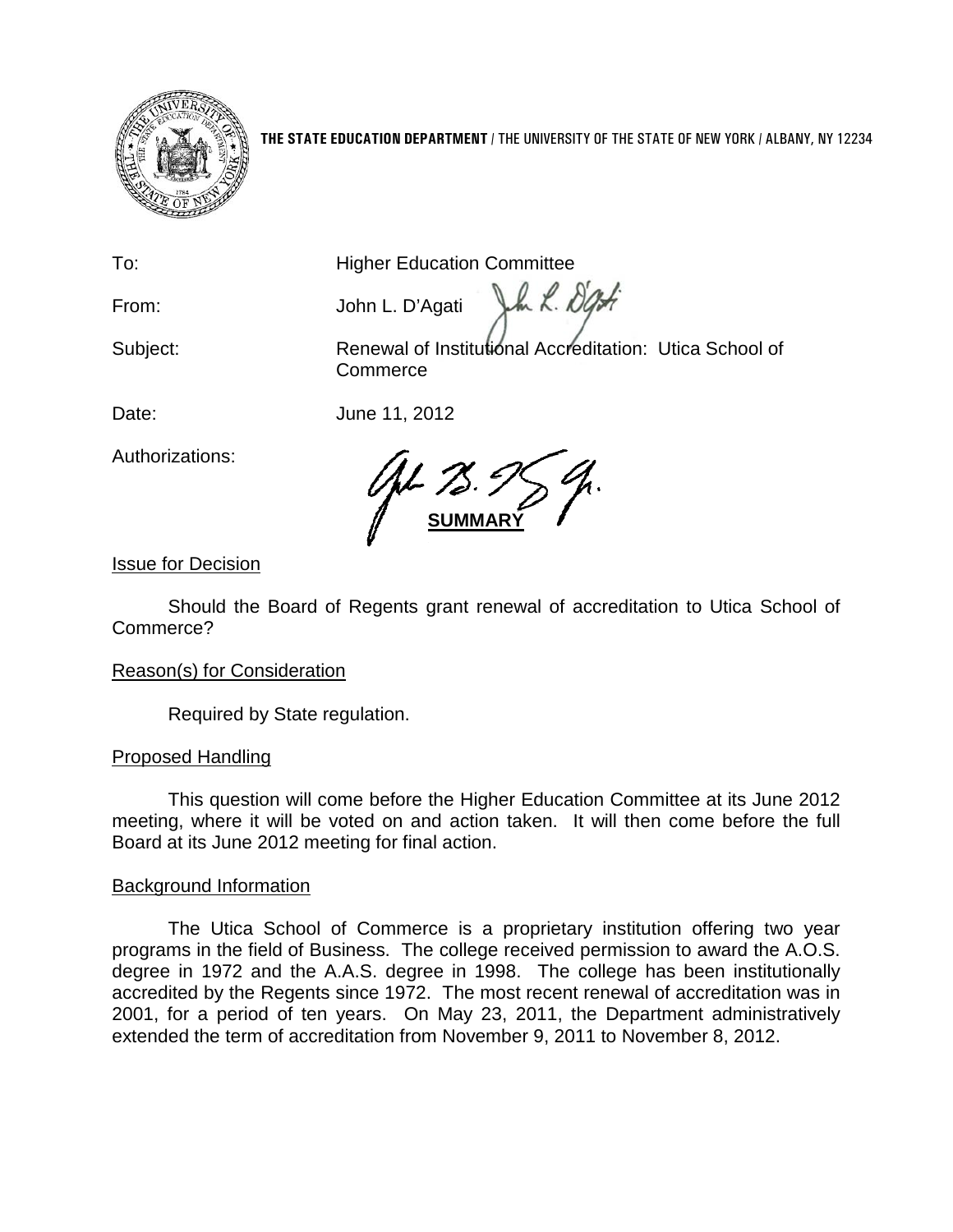#### **Recommendation**

It is recommended that the Board of Regents renew the institutional accreditation of the Utica School of Commerce for a period of ten years, with the condition that all recommendations in the report be met by May 22, 2014, with a progress report due within two years of the date of Regents action on this application for renewal of accreditation.

Regents with a conflict of interest or the appearance of a conflict of interest on this application are asked to recuse themselves from participating in the deliberation and decision.

Attachment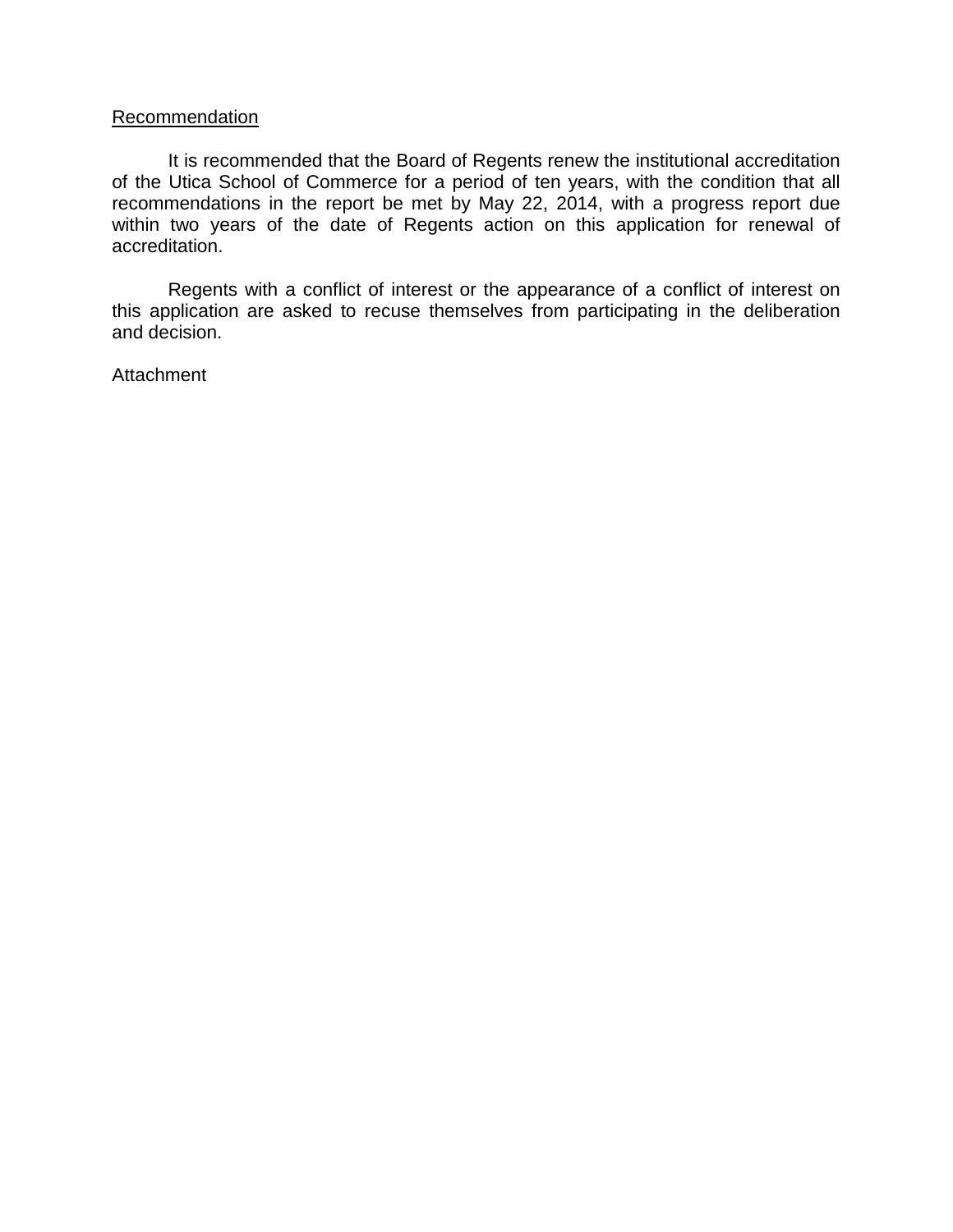## **Information in Support of Recommendation**

#### Peer Review Visit

In preparation for a visit by a peer review team, the Utica School of Commerce, (USC) submitted a self-study following the requirements for self-studies in the Handbook of Institutional Accreditation. On April 5-6, 2011, a team of peers (Team) approved by the Department, along with Department staff, conducted a site visit to the college to assess compliance with the standards for institutional accreditation. During the visit, the Team interviewed faculty, administrators, staff, and students. The team also inspected classrooms, administrative offices, and library facilities, visited classes, and reviewed syllabi as well as a random sampling of student work. The Team visited each of the three institutional locations (in Utica, Oneonta, and Canastota) of the USC during this review visit.

The Team found the Utica School of Commerce to be in substantial compliance with the standards for institutional accreditation, and recommended renewal of institutional accreditation for ten years. The Team recommended that the institution additionally focus on the development of student learning outcomes and their assessment and on faculty development to this end, and provide an interim report on development in cited area. Specific recommendations of the peer review team were:

#### Curriculum:

- 1. Continue to develop strategies and attendant practices to develop skills required for college-level performance.
- 2. Continue to develop and use assessment rubrics at the course and assignment level.
- 3. Continue to embed the identified general education outcomes expectations across the curriculum.
- 4. Continue to conduct course comparability analysis with other institutions and make appropriate adjustments to assure transfer of credit.
- 5. Continue to strengthen training of faculty in distance education pedagogy, including its use in hybrid or blended courses.

## Faculty:

- 1. Incorporate a pedagogical development component into faculty meetings and other venues for all faculty and implement a professional growth process for each full-time faculty member.
- 2. Include the matters cited in the preceding recommendations in the evaluation of faculty.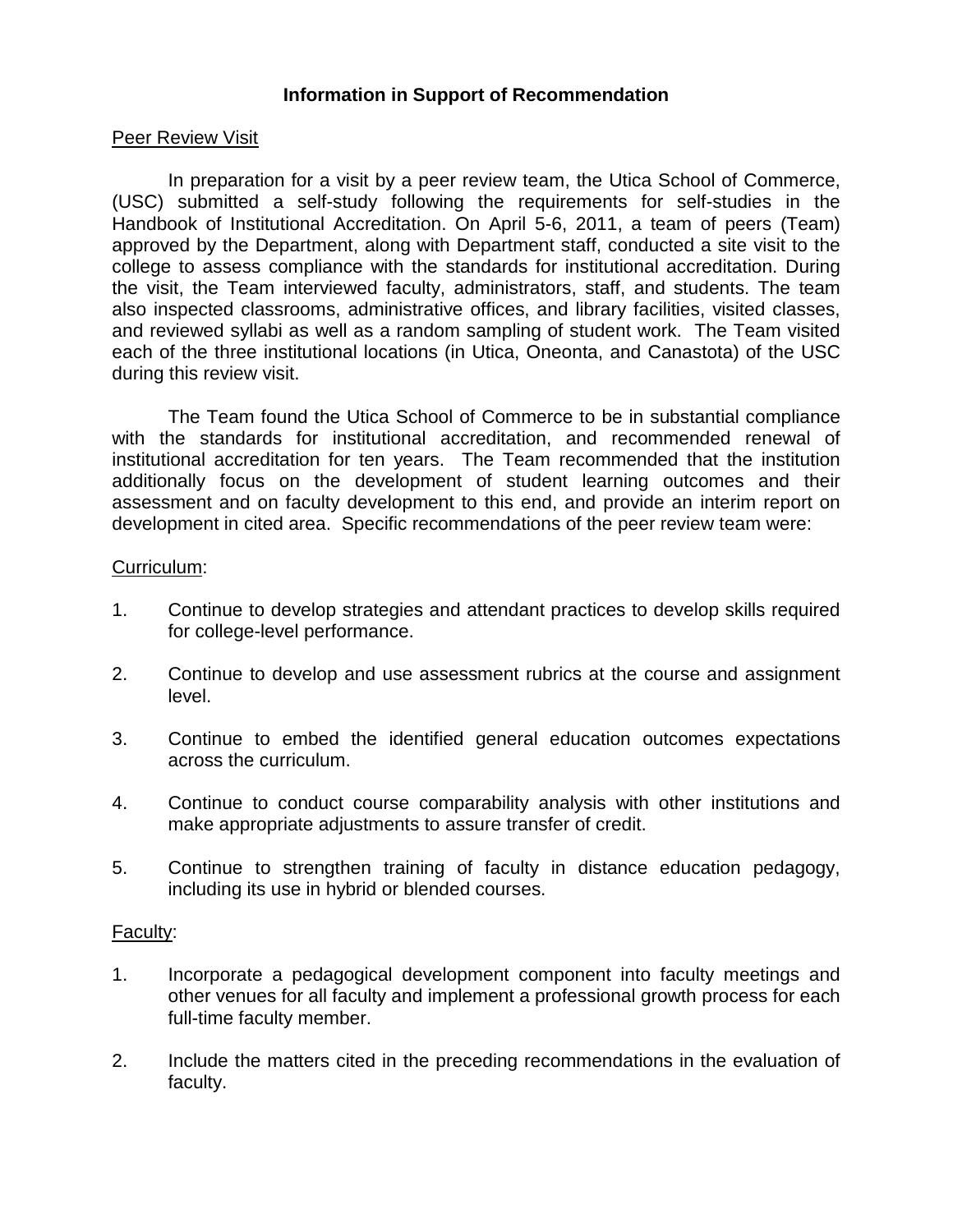#### Resources:

- 1. Explore the addition of educational interactive technology as a means of upgrading instructional equipment and enhancing classroom presentation and interactions.
- 2. Enhance the limited office space for faculty at the branch campuses.

## Library:

- 1. Strengthen the use of resources available through the library in instruction generally, and in particular in the development of analytical and communication skills.
- 2. Enhance the library/learning centers at the branch campuses.

#### **Support Services:**

1. Determine initiatives deemed most likely to be effective in brining students to a college skills level and implement them.

The Department transmitted the draft compliance review report to USC for review and comment. The college accepted the draft report's recommendations and included evidence that the improvements recommended are ongoing or planned. Based on the self-study and the college's response, the Department concurred with the Team's recommendation.

#### Regents Advisory Council (RAC) Review

As required by Subpart 4-1 of the Regents Rules, the Department transmitted the final compliance review report for consideration by the Regents Advisory Council on Institutional Accreditation. (The RAC is established in §3.12(d) of the *Rules of the Board of Regents* "to review applications for accreditation and renewal of accreditation pursuant to Part 4 of this Title, and such other matters as the department may ask it to review, and make recommendations to the Regents and the commissioner based on its review.")

On May 17, 2012, the Advisory Council met to consider Utica School of Commerce's application. In a public meeting, the Council met with the college's Executive Vice President of Academics and Department staff. RAC members discussed their observations and asked questions of the institution's representative. The Council then voted unanimously to recommend renewal of institutional accreditation for ten years, with the condition that all recommendations in the report be satisfactorily addressed with a progress report within two years of Regents action on this application for renewal of accreditation.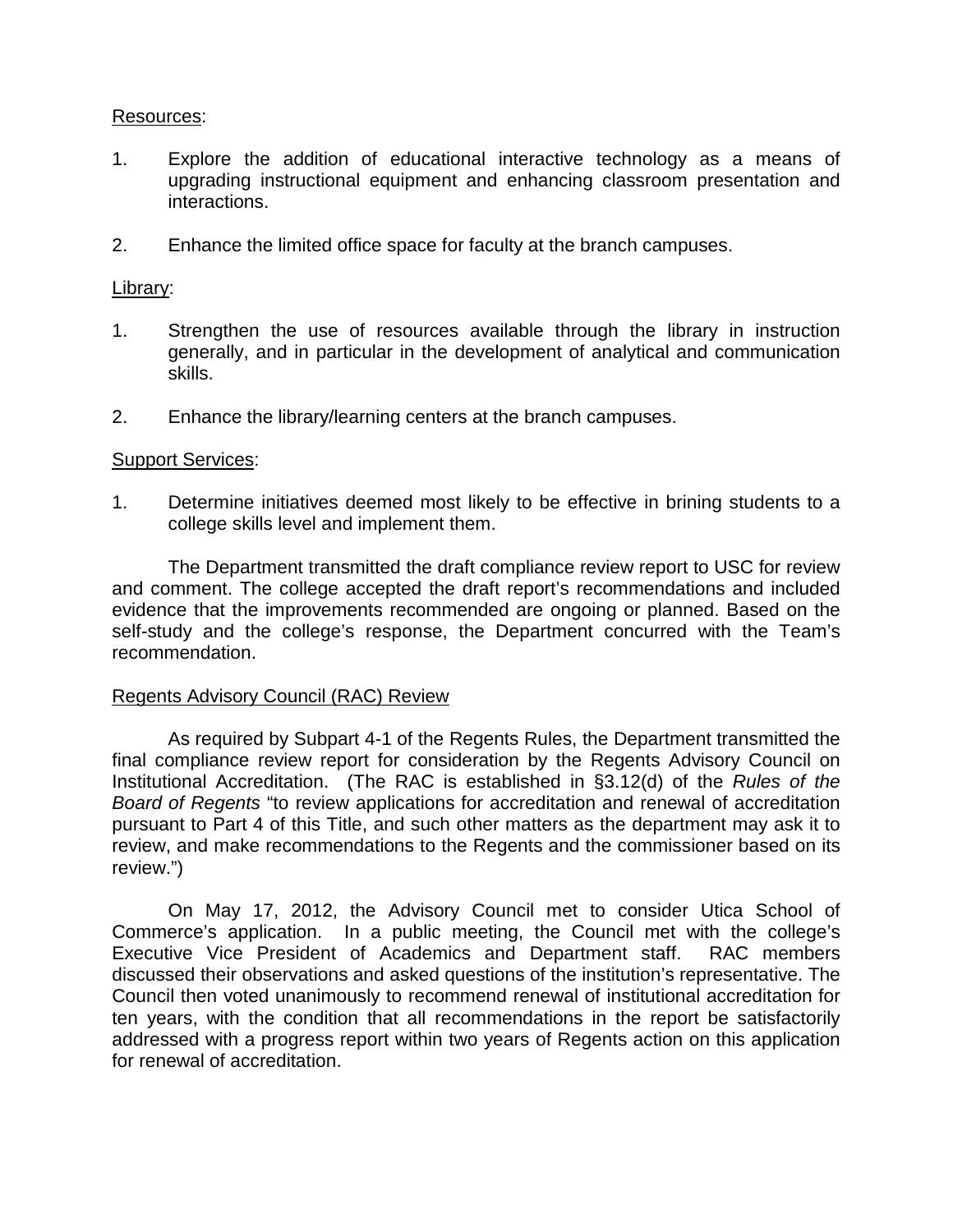# Commissioner's Review

Neither the Utica School of Commerce nor the Deputy Commissioner for Higher Education appealed the Advisory Council's recommendation. Therefore, pursuant to Subpart 4-1, the Commissioner adopted the Council's recommendation as his recommendation to the Board of Regents.

The attachment to this item sets forth the range of accreditation actions authorized under Subpart 4-1 of the *Rules of the Board of Regents*.